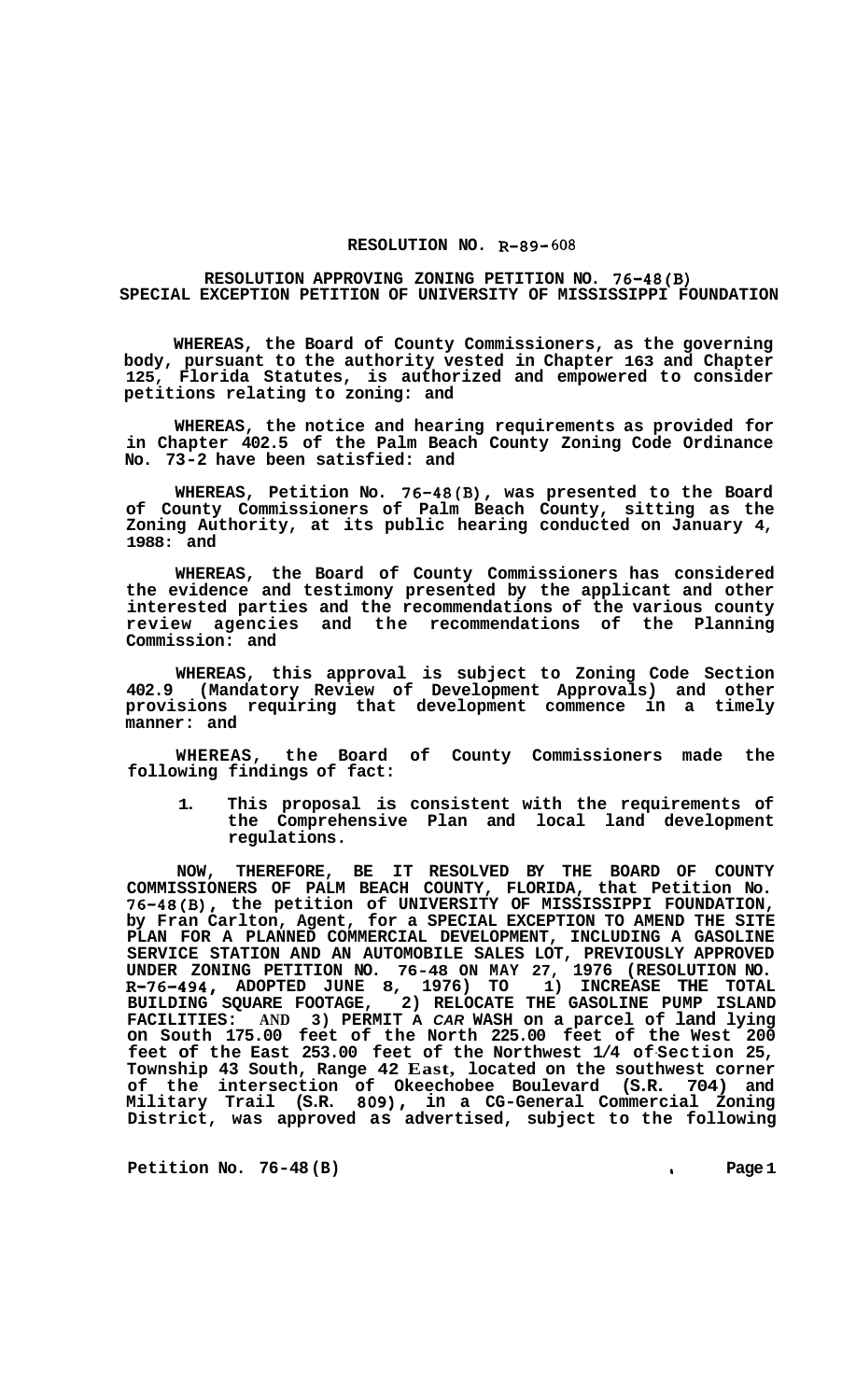## **conditions:**

- **1. The petitioner shall comply with all previous conditions of approval unless expressly modified herein.**
- **2. Prior to site plan certification, the site plan shall be amended to indicate the following:** 
	- **a. Required number of trees.**
	- **b. Required stacking for the car wash from the southern entrance.**
	- **c. Required amount of parking stalls.**
	- **d. Required handicapped parking.**
	- **e. queuing shall be provided at the access point along the western property line to alert cars entering the site. This shall include a stop sign facing west and the installation of a pavement transition zone, (brick pavers, speed bumps or other acceptable method approved by the Zoning Division).**
- **3. The developer shall retain the stormwater runoff in accordance with all applicable agency requirements in effect at the time of the permit application. However, at a minimum, this development shall retain onsite three (3) inches of the stormwater runoff generated by a three (3) year-one (1) hour storm as required by the Permit Section, Land Development Division. The drainage system shall be maintained in an acceptable condition as approved by the County Engineer. In the event that the drainage system is not adequately maintained as determined by the County Engineer, this matter will be referred to the Code Enforcement Board for enforcement.**
- **4. The developer shall design the drainage system such that storm water runoff from the parking areas and paved surfaced shall be separate from those areas which may contain hazardous or undesirable waster from the proposed site** .
- **5. The developer shall pay a Fair Share Fee in the amount and manner required by the "Fair Share Contribution for Road Improvements Ordinance" as it presently exists or as it may from time to time be amended. The Fair Share Fee for this project presently is \$8,400.00.**
- **6. The property owner shall reserve for the Florida**

**Petition No. 76-48(B)** Page 2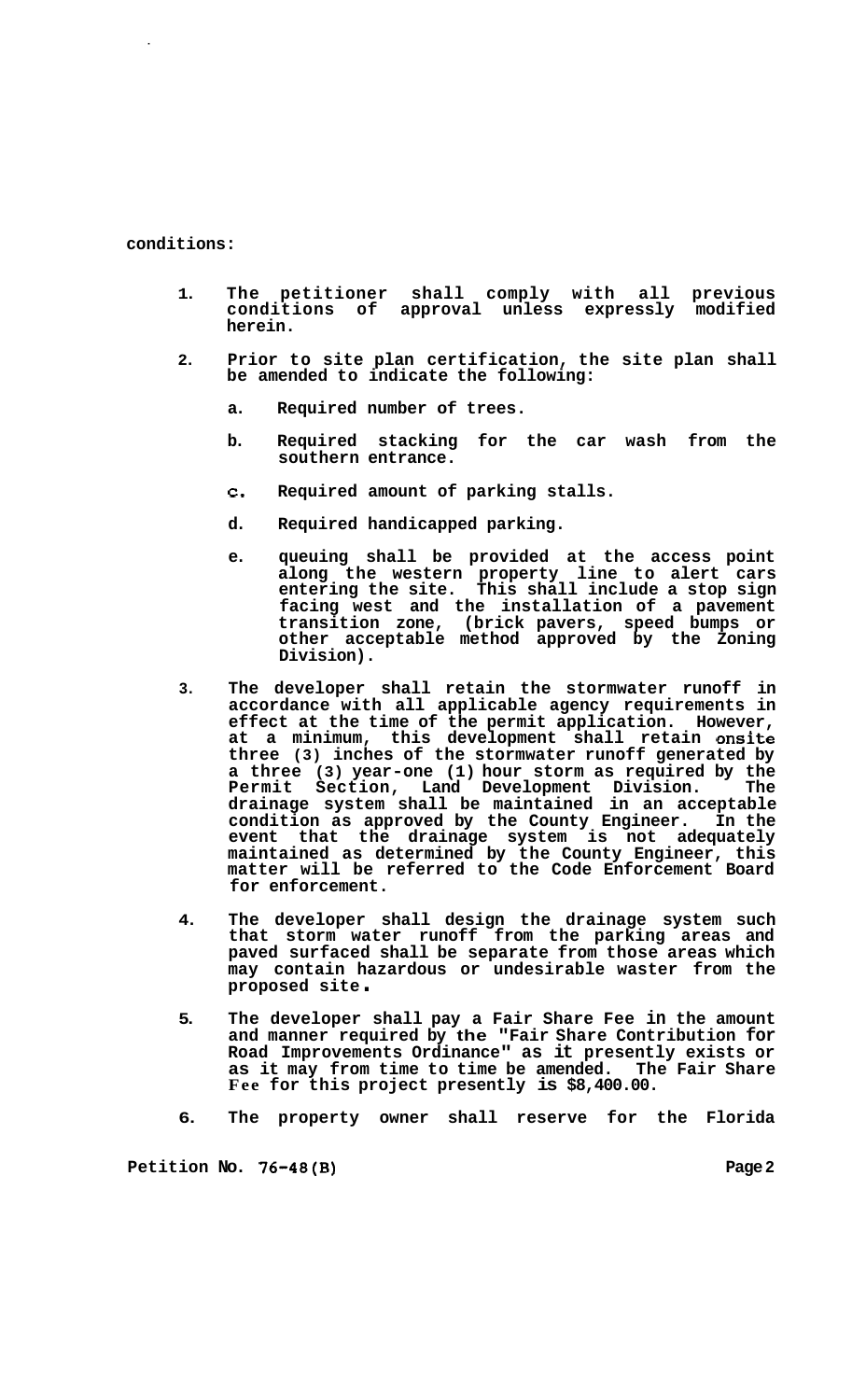**Department of Transportation the ultimate right-of-way of Okeechobee Boulevard in accordance with the current Florida DOT construction plans. In addition, the property owner shall dedicate to Palm Beach County an additional 12 feet of right-of-way within 90 daps of adoption of the resolution approving this petition. The conveyance to the County must be accepted by Palm Beach County prior to the issuance of the first building permit.** 

- 7. The property owner shall enter into a removal agreement **with Palm Beach County for the removal of any structures within the area to be conveyed.**
- **8. Generation and disposal of hazardous effluents into sanitary sewerage system shall be prohibited unless adequate pretreatment facilities approved by the Florida Department** *of* **Environmental Regulation IFDER)**  and Agency responsible for sewage works are constructed **and used by project tenants or owners generating such effluents.**
- **9. Since sewer service is available to the property, septic tank shall not be approved for use on said property.**
- **10. Since water service is available to the property, a potable water well shall not be approved for use on said property.**
- **11. There shall be no repair, oil change or maintenance of mechanical equipment conducted on the property until the facility is connected to a public sewer system.**
- **12. No off-premises signs shall be permitted on the site.**